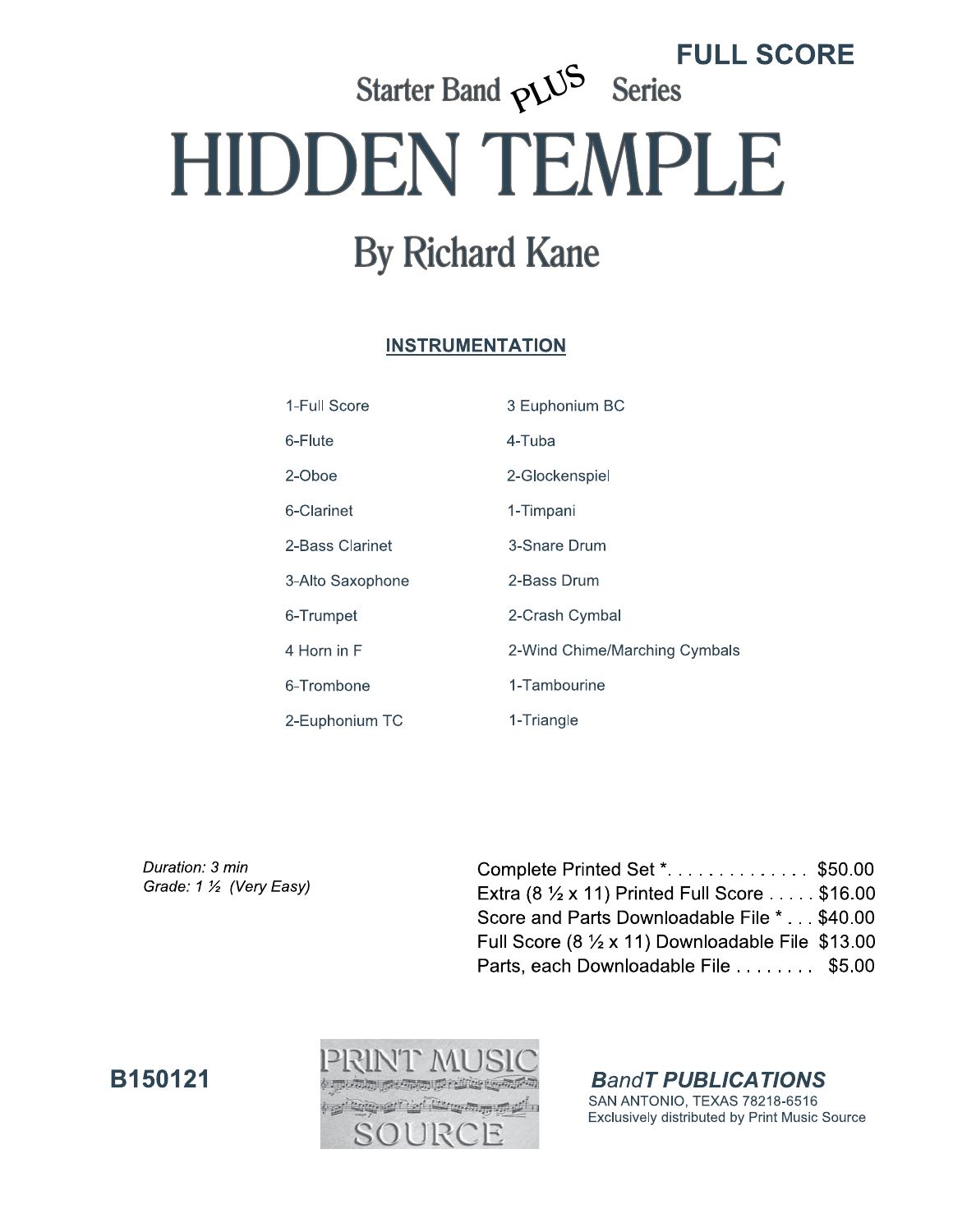### **HIDDEN TEMPLE By Richard Kane**

#### **PROGRAM NOTES**

This musical adventure opens with a brief yet intense thunderstorm utilizing handclaps and foot stomps and moves through the tropical rainforest toward the Hidden Temple. Your beginning band will both enjoy and learn from the mysterious and adventurous sounds.

#### Length: 3 min.

Grade 1 1/2 (Very -Easy)

### **ABOUT THE COMPOSER**

Richard Kane is an active composer, clinician and educator from Pennsylvania. He has written and arranged music for marching band, indoor percussion, jazz band, and symphonic band. He obtained his Bachelor's Degree from Indiana University of Pennsylvania with an emphasis on Music Education. His Master's Degree of Conducting will be awarded in the Spring of 2015. He resides in Pennsylvania with his wife, Christina.

### **About Print Music Source**

All Print Music Source products are available in either digital form, where the consumer may download and print the product themselves for their own use, or as printed product, where pre-printed "hardgoods" are physically shipped to the consumer. Publisher recommended prices have been established for both delivery options

Music stores/dealers are able to purchase Print Music Source pre-printed "hard-goods". Music stores/dealers also have the option of joining the Print Music Source "affiliate program" to refer consumers to our website to purchase products in digital form.



www.printmusicsource.com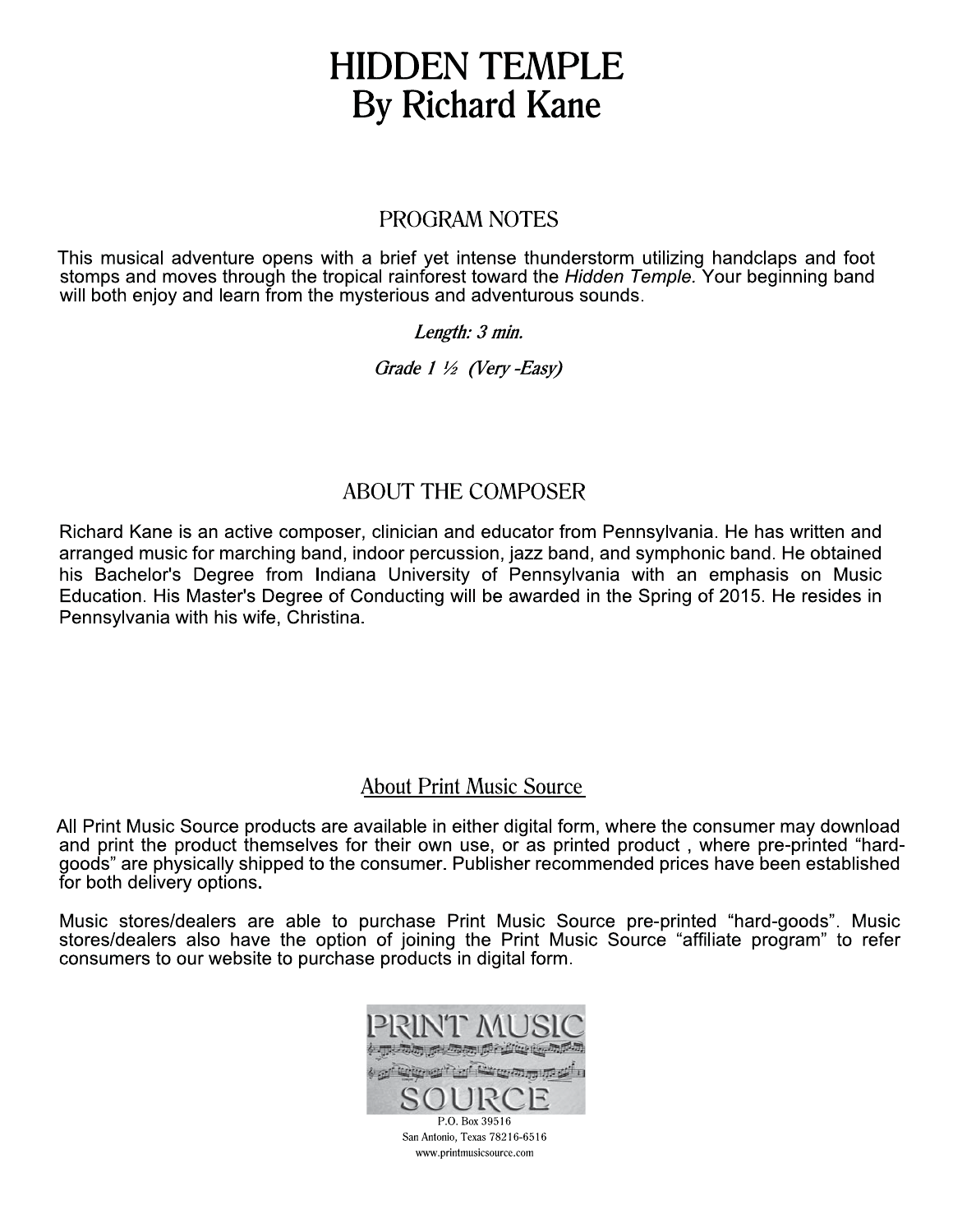Richard Kane

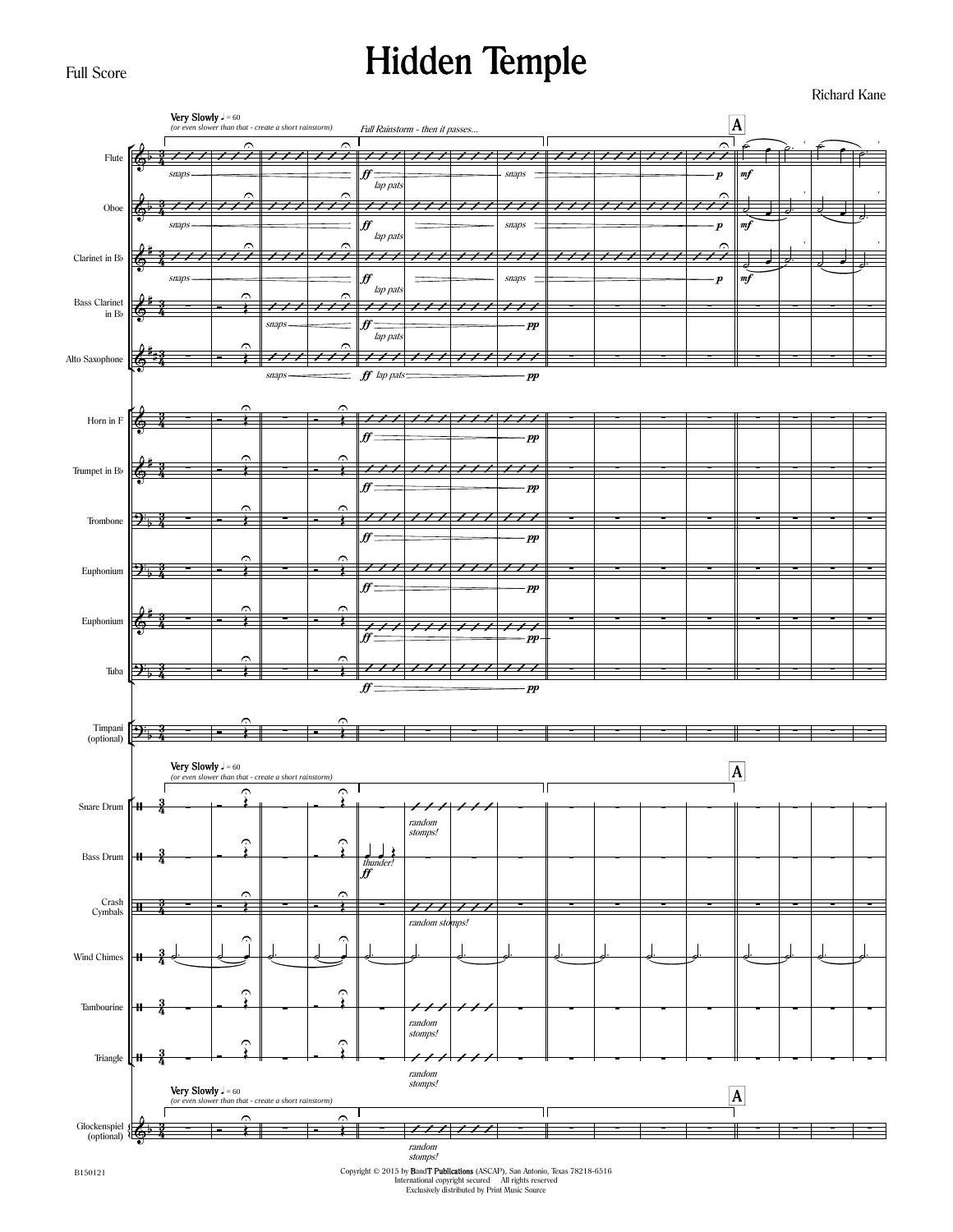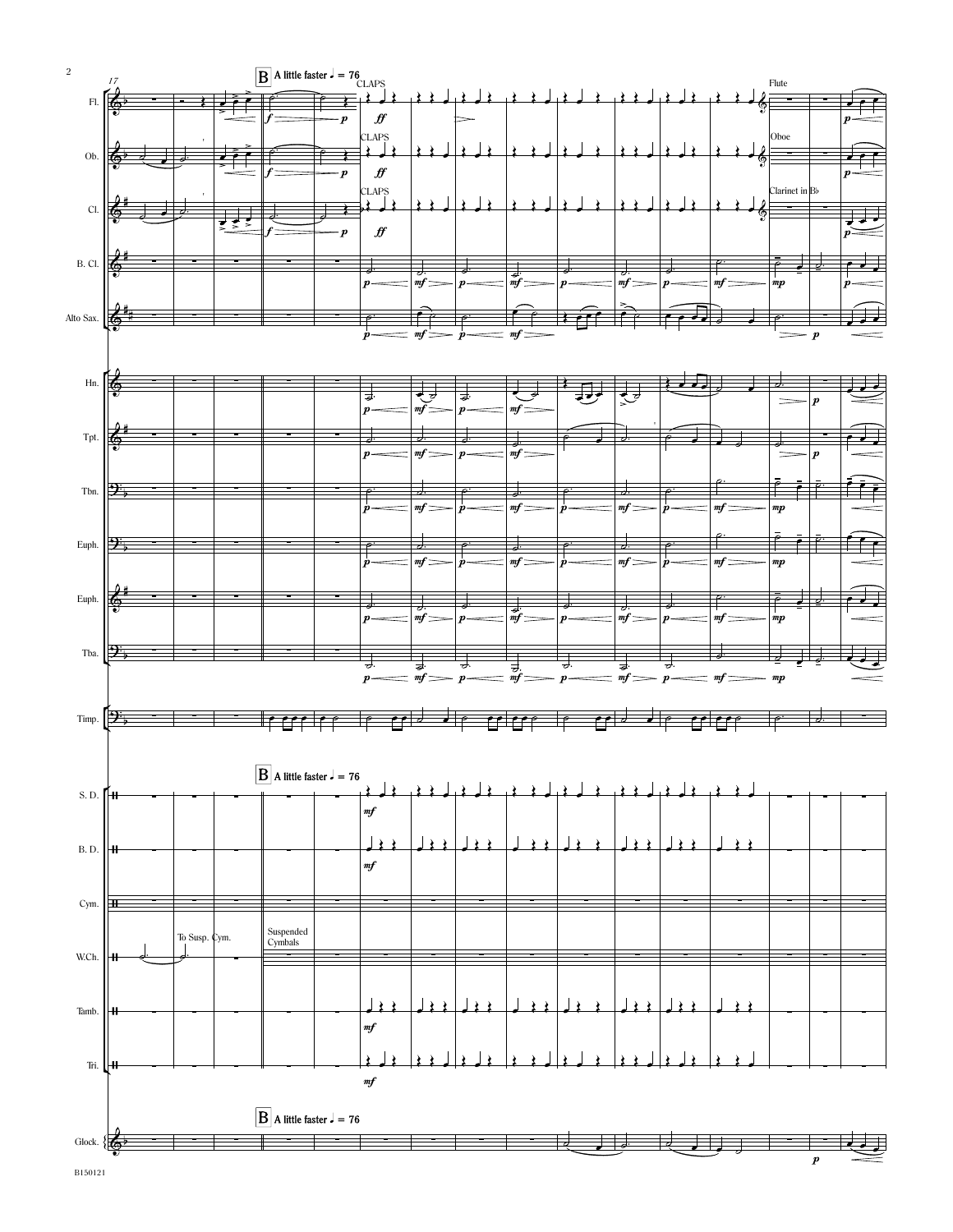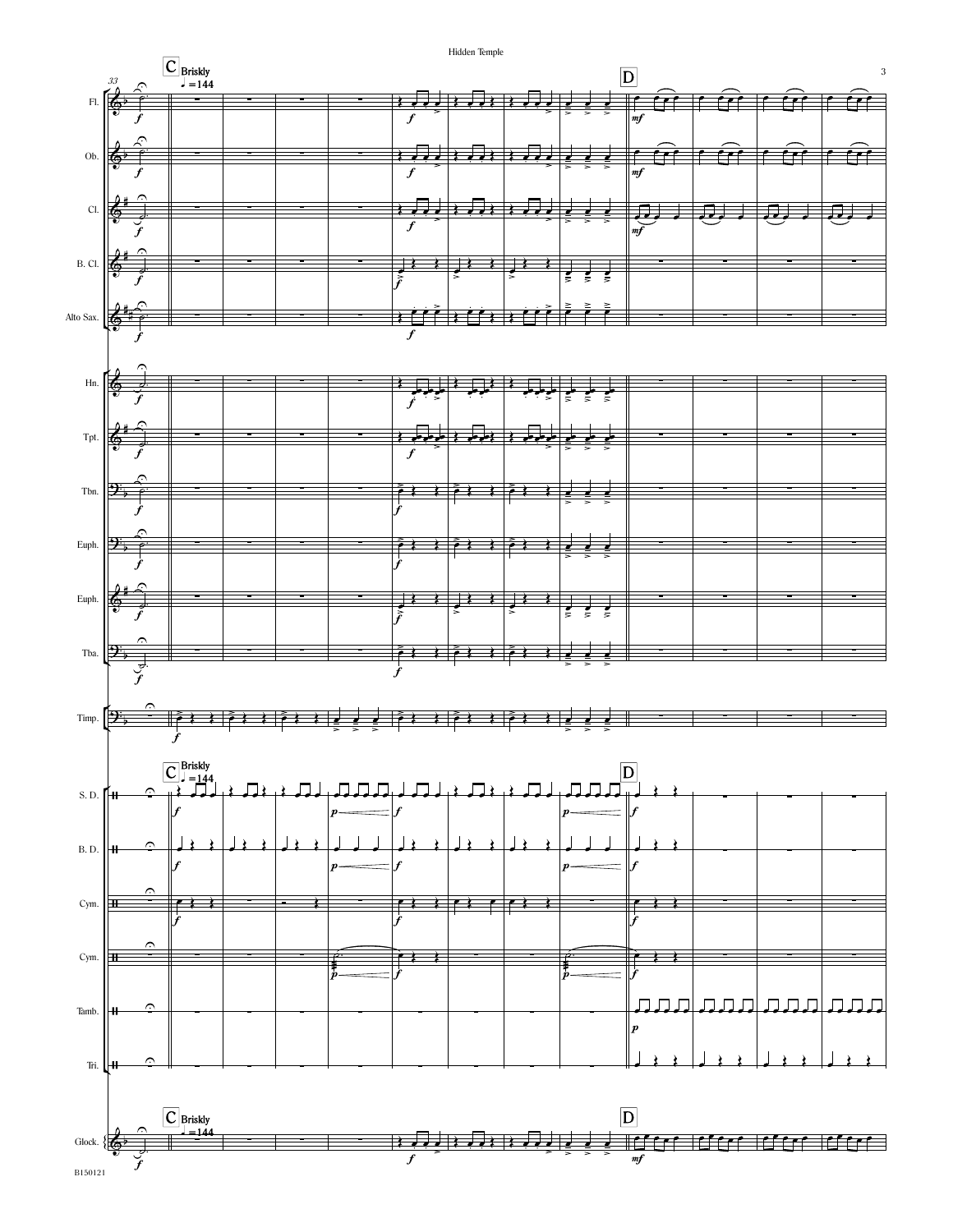

B150121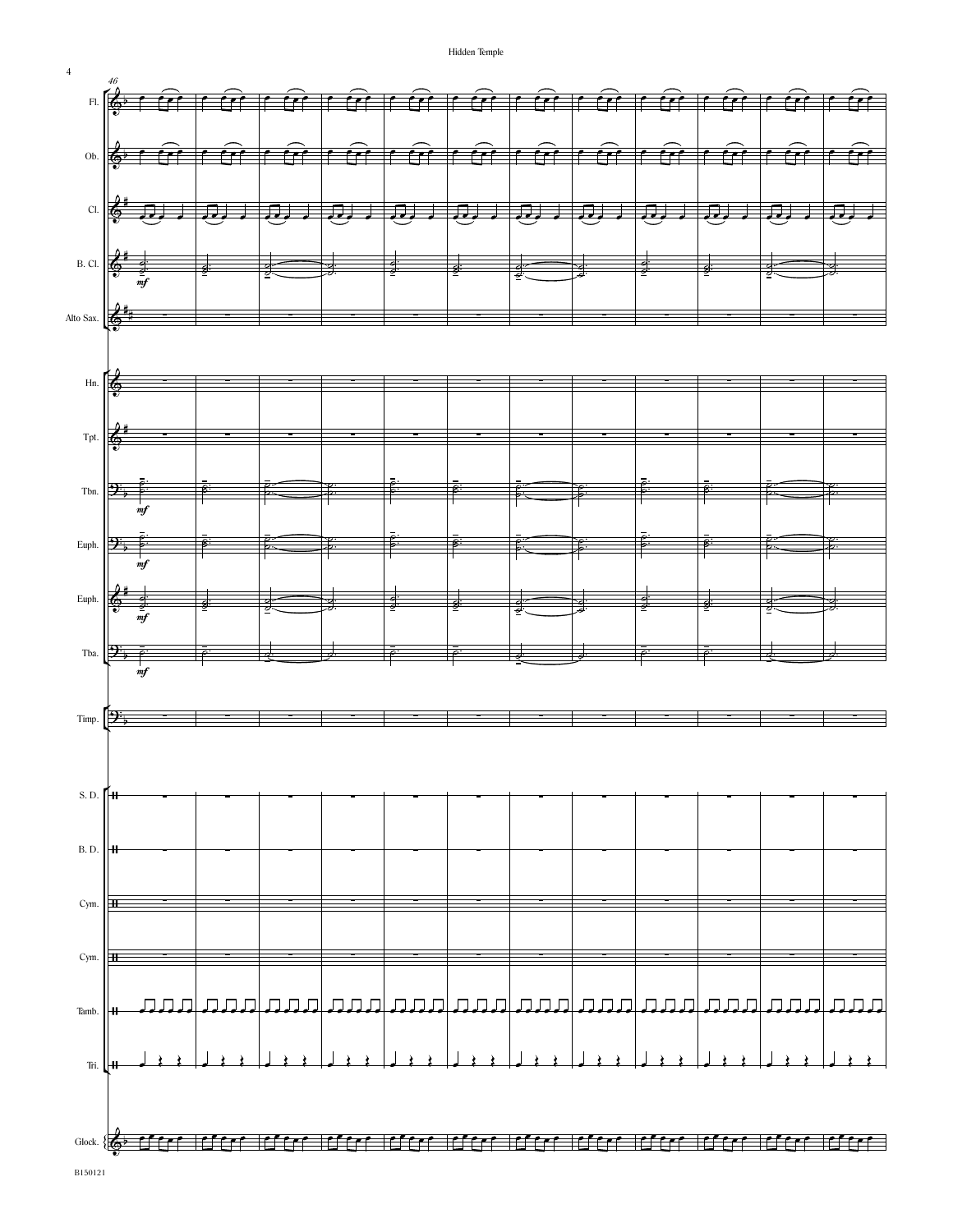

5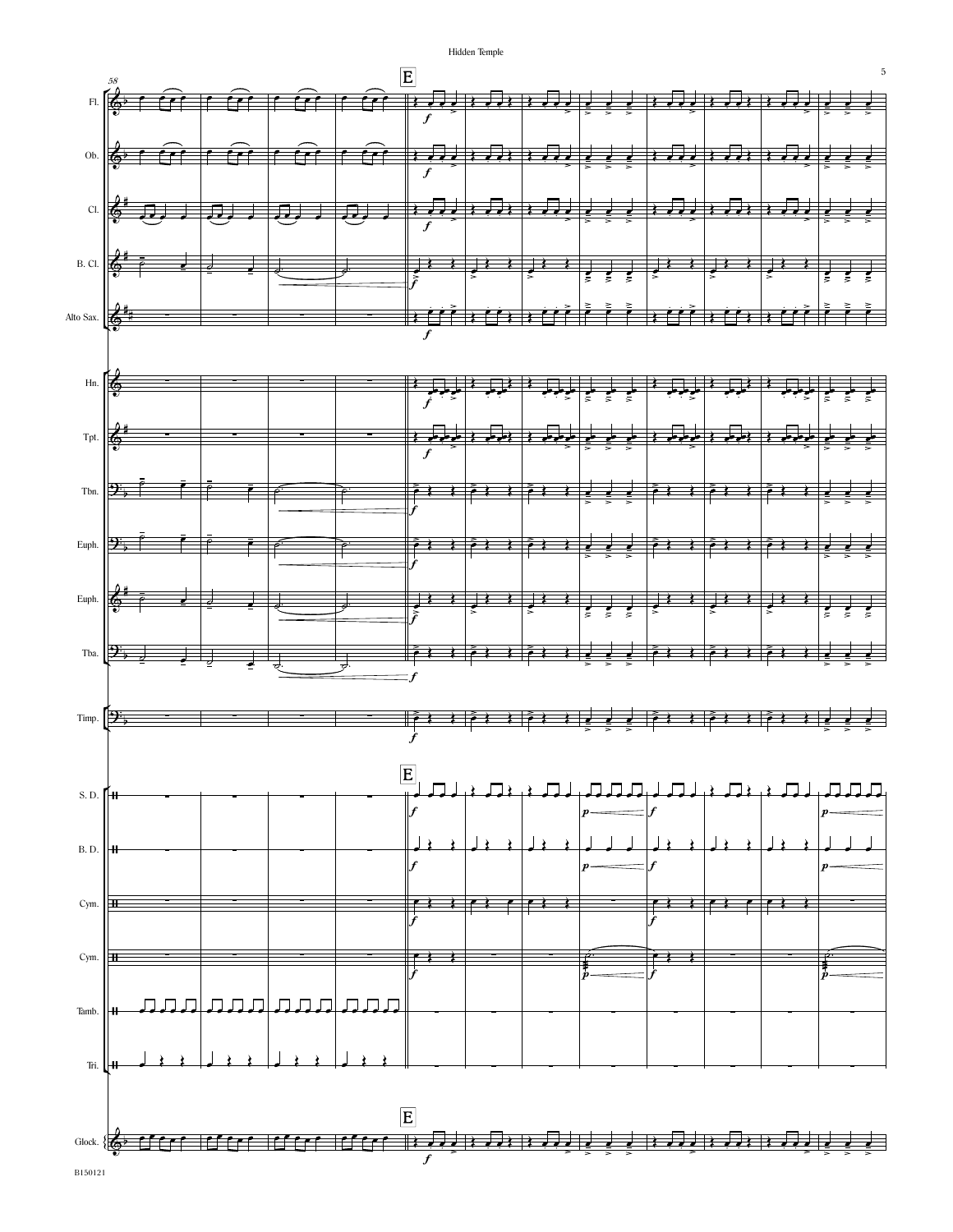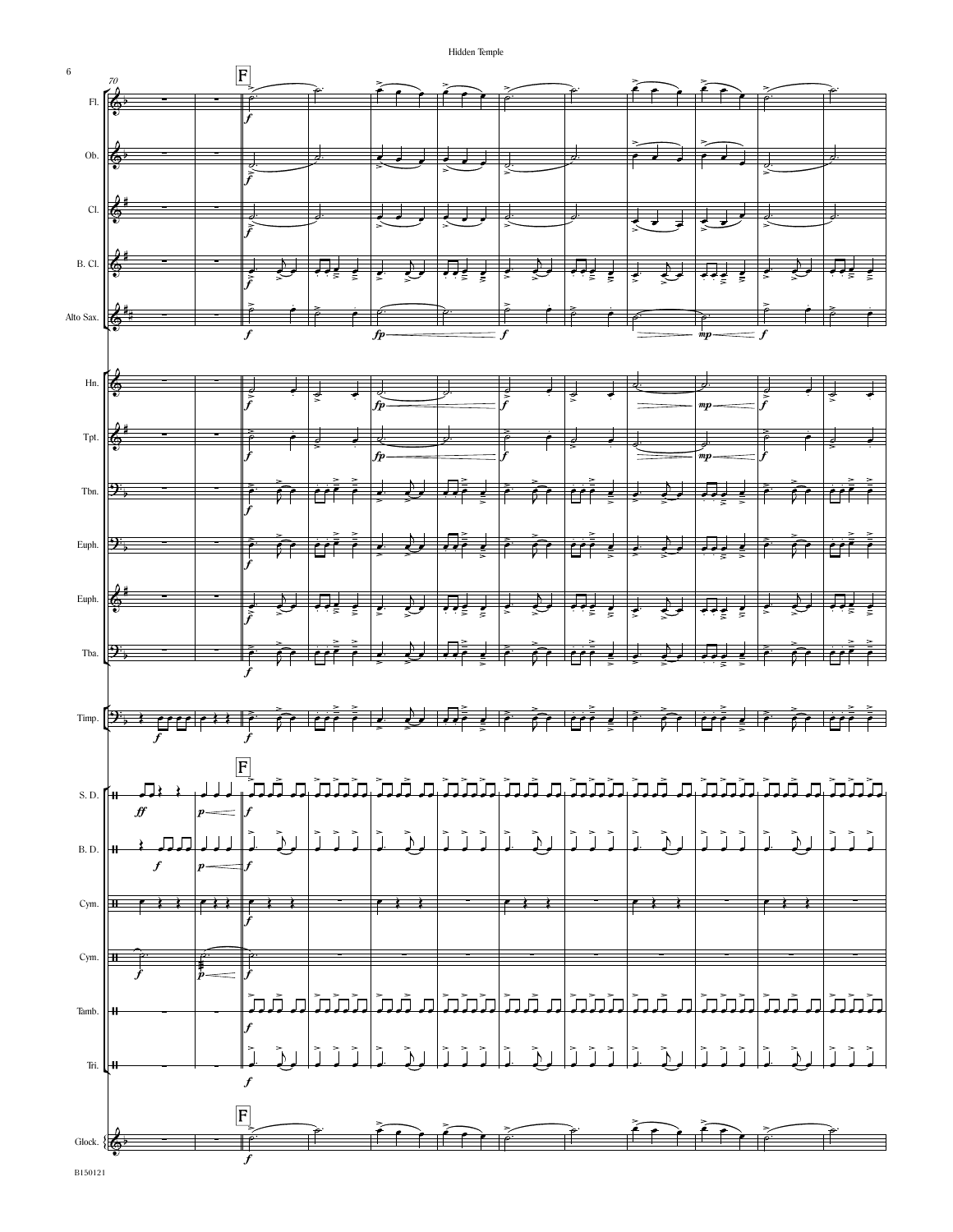

B150121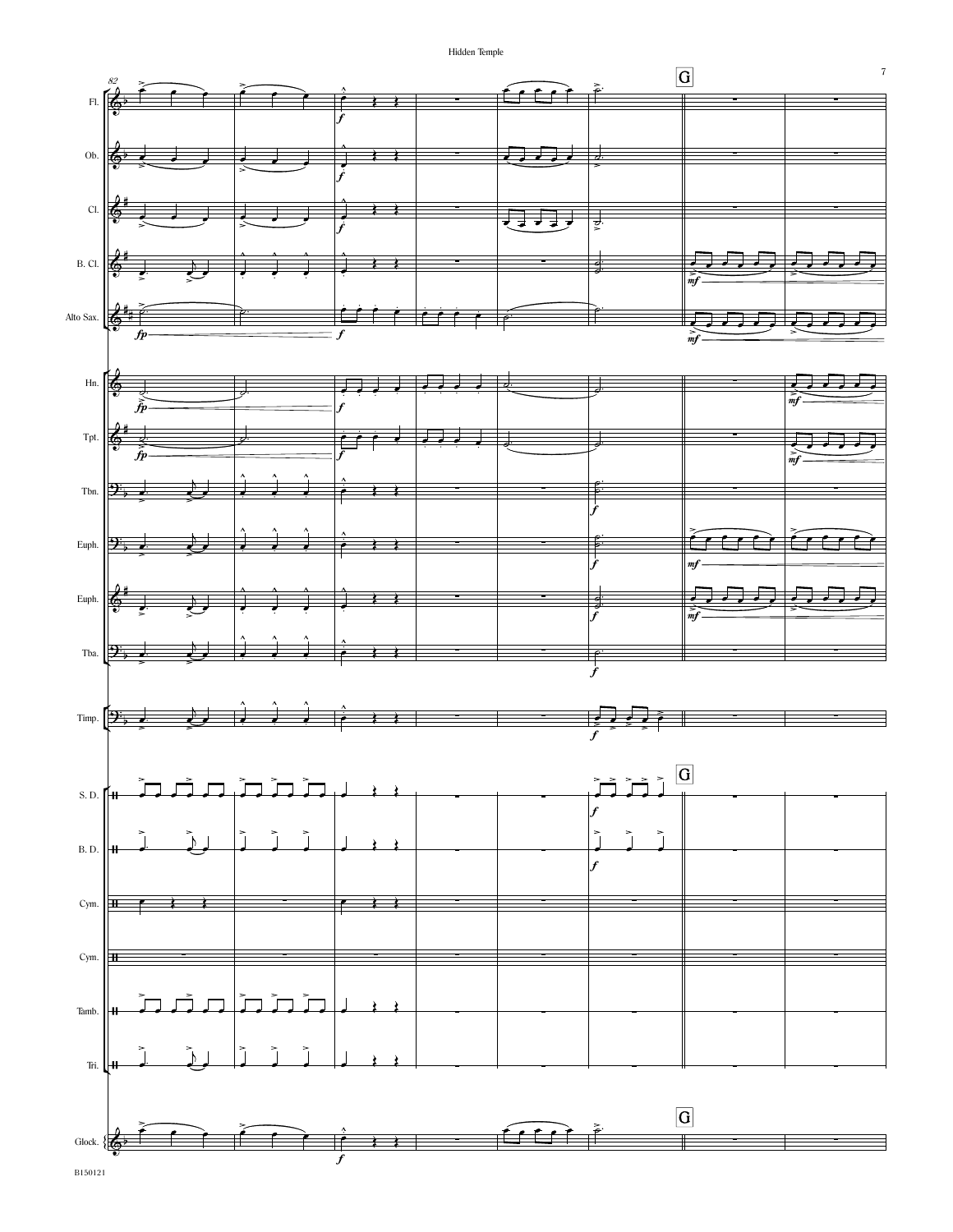

8